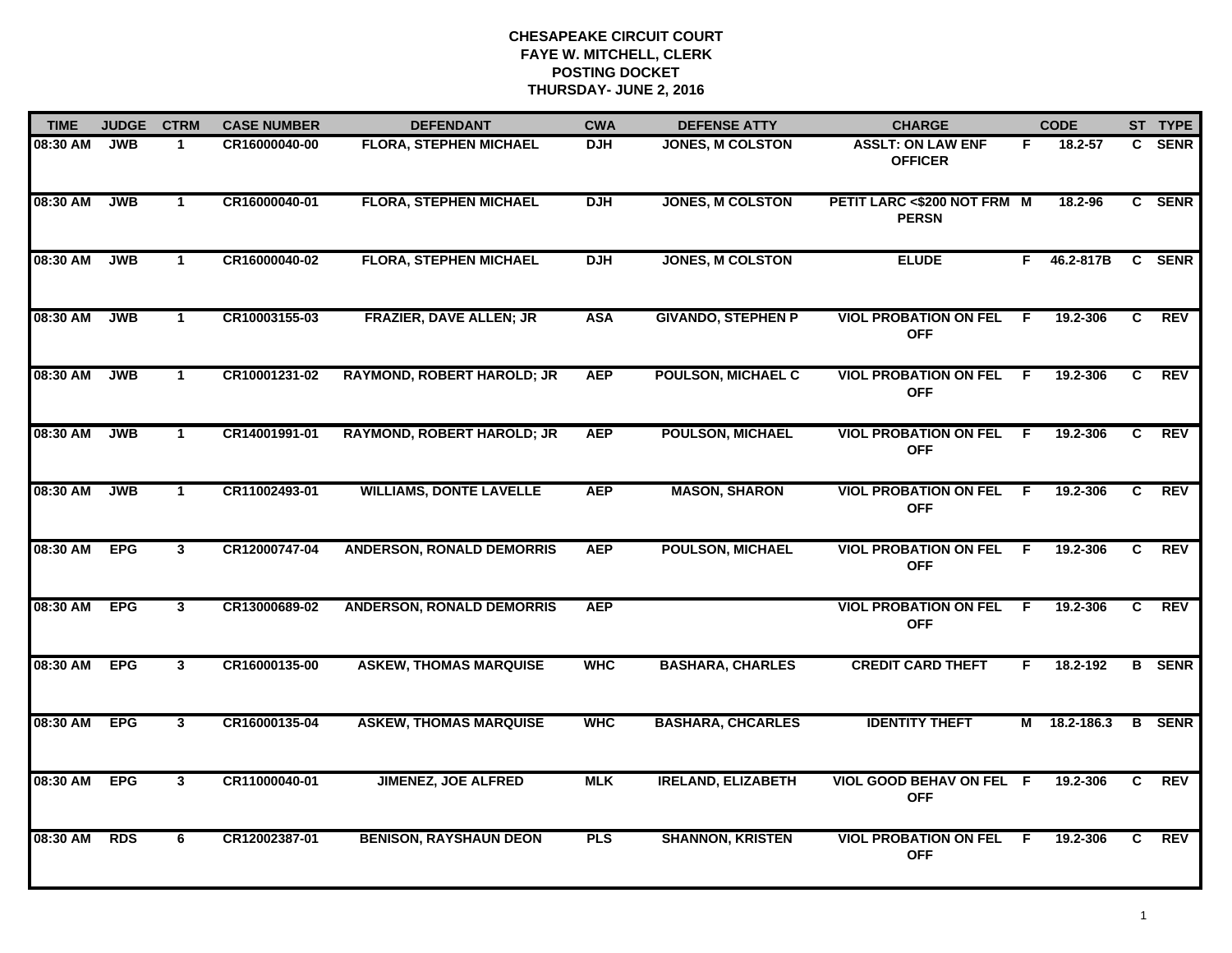| <b>TIME</b>   | <b>JUDGE</b> | <b>CTRM</b>    | <b>CASE NUMBER</b> | <b>DEFENDANT</b>                               | <b>CWA</b> | <b>DEFENSE ATTY</b>       | <b>CHARGE</b>                                |     | <b>CODE</b> |                         | ST TYPE         |
|---------------|--------------|----------------|--------------------|------------------------------------------------|------------|---------------------------|----------------------------------------------|-----|-------------|-------------------------|-----------------|
| 08:30 AM      | <b>RDS</b>   | 6              | CR15000847-00      | <b>SNELL, RICHARD A</b>                        | <b>BKF</b> | <b>MASON, SHARON</b>      | <b>STATUTORY BURGLARY</b>                    | F   | 18.2-91     |                         | C SENR          |
| 08:30 AM      | <b>RDS</b>   | 6              | CR15000847-01      | <b>SNELL, RICHARD A</b>                        | <b>BKF</b> | <b>MASON, SHARON</b>      | <b>GRAND LARCENY</b>                         | F   | 18.2-95     |                         | C SENR          |
| 08:30 AM      | <b>RDS</b>   | 6              | CR15000847-02      | <b>SNELL, RICHARD ALLEN</b>                    | <b>BKF</b> | <b>MASON, SHARON</b>      | <b>FTA-SENTENCING</b>                        | М   | 18.2-456    | $\overline{c}$          | <b>CAP</b>      |
| 08:30 AM      | <b>RDS</b>   | 6              | CR09002645-00      | <b>VAZQUEZ, DOMONIQUE</b><br><b>MARCELLINO</b> | <b>AHM</b> | <b>BARLOW, JASON A</b>    | <b>EMBEZZLEMENT</b>                          | F.  | 18.2-111    |                         | C SENR          |
| 08:30 AM      | <b>RDS</b>   | 6              | CR09C02645-00      | <b>VAZQUEZ, DOMONIQUE</b><br><b>MARCELLINO</b> | <b>AHM</b> | <b>BARLOW, JASON A</b>    | <b>FTA-SENTENCING</b>                        | М   | 18.2-456    | C                       | <b>CAP</b>      |
| 09:00 AM MATA |              | 5              | CR12002481-03      | <b>ANDERSON, MARK AARON</b>                    | CLB        | <b>SPENCER, JO ANNE</b>   | <b>VIOL PROBATION ON FEL</b><br><b>OFF</b>   | - F | 19.2-306    | $\mathbf{o}$            | DC.             |
| 09:00 AM MATA |              | $\overline{5}$ | CR13001149-02      | <b>BUNKER, SHANNON MARIE</b>                   | CLB        | Givando, Stephen P.       | <b>VIOL PROBATION ON FEL</b><br><b>OFF</b>   | - F | 19.2-306    | E                       | $\overline{DC}$ |
| 09:00 AM      | <b>MATA</b>  | $\overline{5}$ | CR12000704-01      | <b>CAMPSON, RUSTY LEIGH</b>                    | CLB        | <b>PASS, STEPHANIE</b>    | <b>VIOL PROBATION ON FEL</b><br><b>OFF</b>   | F.  | 19.2-306    | $\overline{\mathbf{B}}$ | DC              |
| 09:00 AM MATA |              | 5              | CR11000365-00      | <b>CANIELY, EUGENE; JR</b>                     | CLB        | <b>SLAVEN, RONALD</b>     | <b>VIOL PROBATION ON FEL</b><br><b>OFF</b>   | -F  | 19.2-306    | $\mathbf{o}$            | DC.             |
| 09:00 AM MATA |              | 5              | CR11001356-02      | <b>CUETO, GINGER MARIE</b>                     | CLB        | <b>BLACK, HUGH E; III</b> | <b>VIOL PROBATION ON FEL</b><br><b>OFF</b>   | - F | 19.2-306    | C                       | <b>DC</b>       |
| 09:00 AM MATA |              | 5              | CR11001759-02      | <b>CUETO, GINGER MARIE</b>                     | <b>CLB</b> | <b>BLACK, HUGH E; III</b> | <b>VIOL PROBATION ON FEL F</b><br><b>OFF</b> |     | 19.2-306    | C.                      | DC.             |
| 09:00 AM MATA |              | 5              | CR13001747-06      | <b>EVANS, MARK CHRISTOPHER</b>                 | CLB        | <b>SHILLING, ANDREW</b>   | <b>VIOL PROBATION ON FEL</b><br><b>OFF</b>   | - F | 19.2-306    | $\mathbf{o}$            | $\overline{DC}$ |
| 09:00 AM      | <b>MATA</b>  | $\overline{5}$ | CR14002479-00      | <b>EVANS, MARK CHRISTOPHER</b>                 | CLB        | <b>WENTWORTH, RACHEL</b>  | <b>GRAND LARCENY</b>                         | F.  | 18.2-95     | $\mathbf{o}$            | $\overline{DC}$ |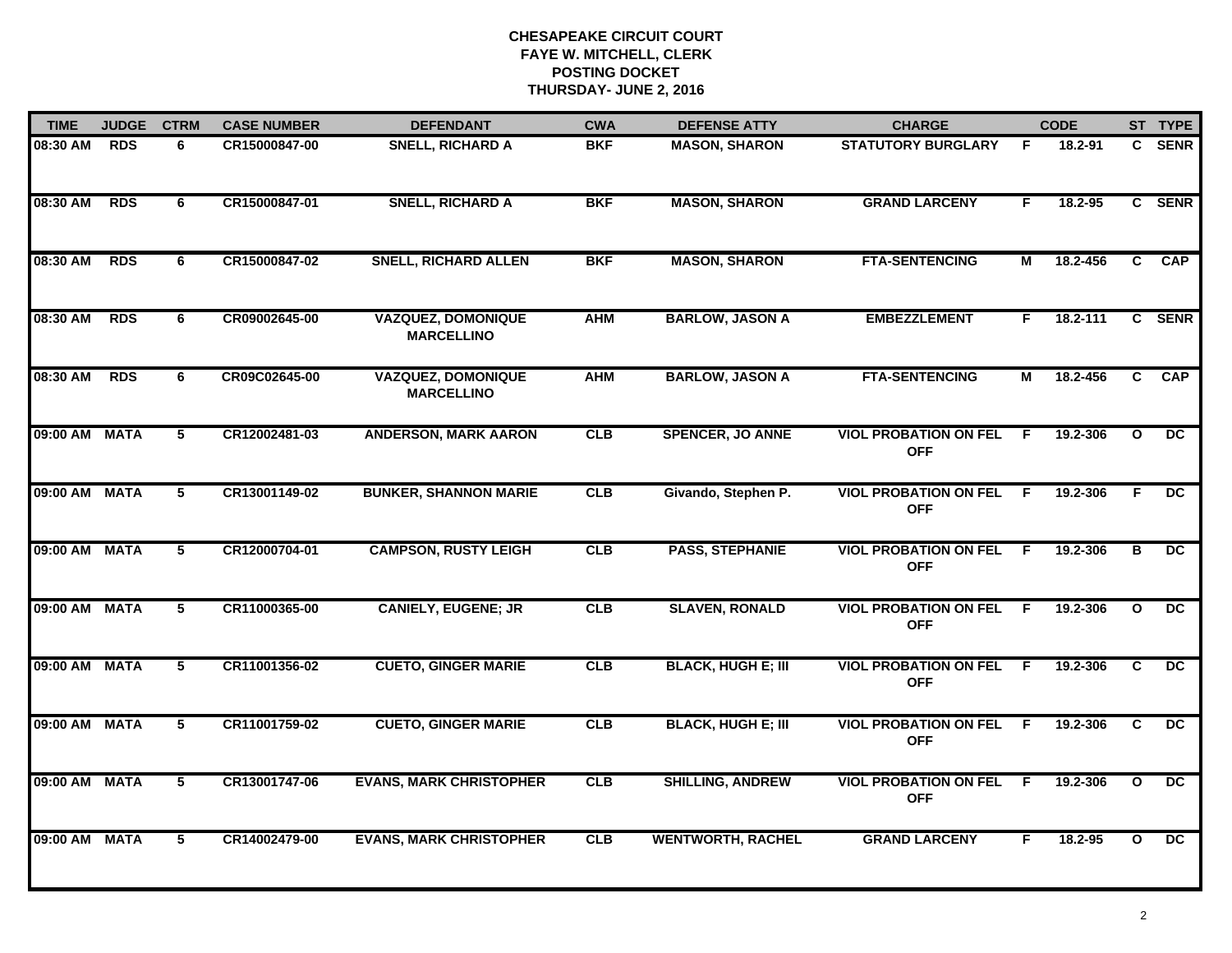| <b>TIME</b>   | <b>JUDGE</b> | <b>CTRM</b>     | <b>CASE NUMBER</b> | <b>DEFENDANT</b>                 | <b>CWA</b> | <b>DEFENSE ATTY</b>             | <b>CHARGE</b>                              |     | <b>CODE</b> |                | ST TYPE         |
|---------------|--------------|-----------------|--------------------|----------------------------------|------------|---------------------------------|--------------------------------------------|-----|-------------|----------------|-----------------|
| 09:00 AM      | <b>MATA</b>  | 5               | CR15000379-00      | <b>GRZYWINSKI, AMY MARIE</b>     | <b>CLB</b> | <b>JONES, M COLSTON</b>         | <b>GRAND LARCENY</b>                       | F.  | 18.2-95     | в              | DC.             |
| 09:00 AM MATA |              | $5^{\circ}$     | CR15000379-01      | <b>GRZYWINSKI, AMY MARIE</b>     | CLB        | <b>JONES, M COLSTON</b>         | <b>CONCEALMENT</b>                         | F.  | 18.2-103    | C              | DC.             |
| 09:00 AM      | <b>MATA</b>  | $\overline{5}$  | CR13001283-00      | <b>HOSKIE, JOHN FLOYD</b>        | CLB        | <b>HOLDER, W JOSHUA</b>         | <b>PETIT LARCENY 3RD</b><br><b>OFFENSE</b> | F   | 18.2-96     | $\overline{c}$ | DC              |
| 09:00 AM      | <b>MATA</b>  | 5               | CR12002168-02      | <b>JONES, GARNETT DONTE</b>      | <b>CLB</b> | <b>HARMON, HARRY DENNIS; JR</b> | <b>VIOL PROBATION ON FEL</b><br><b>OFF</b> | F.  | 19.2-306    | C              | DC.             |
| 09:00 AM      | <b>MATA</b>  | 5               | CR12000781-10      | <b>KIDD, NATHAN RAY</b>          | CLB        | <b>JAMES, ANDREW</b>            | <b>VIOL PROBATION ON FEL</b><br><b>OFF</b> | E   | 19.2-306    | $\mathbf{o}$   | <b>DC</b>       |
| 09:00 AM MATA |              | 5               | CR14000047-00      | <b>KIDD, NATHAN RAY</b>          | CLB        | <b>JONES, M COLSTON</b>         | PETIT LARCENY 3RD OFF F                    |     | 18.2-96     | O              | $\overline{DC}$ |
| 09:00 AM      | <b>MATA</b>  | $\overline{5}$  | CR14000450-01      | <b>LEWIS, TIFFANY COLLEEN</b>    | CLB        | Wegman, Robert L.               | <b>VIOL PROBATION ON FEL</b><br><b>OFF</b> | F.  | 19.2-306    | C              | $\overline{DC}$ |
| 09:00 AM MATA |              | $\overline{5}$  | CR14001510-03      | <b>LEWIS, TIFFANY COLLEEN</b>    | CLB        | Wegman, Robert L.               | <b>VIOL PROBATION ON FEL</b><br><b>OFF</b> | -F. | 19.2-306    | C              | DC              |
| 09:00 AM      | <b>MATA</b>  | 5               | CR14001745-01      | <b>LEWIS, TIFFANY COLLEEN</b>    | CLB        | Wegman, Robert L.               | <b>VIOL PROBATION ON FEL</b><br><b>OFF</b> | -F  | 19.2-306    | C              | DC              |
| 09:00 AM      | <b>MATA</b>  | 5               | CR14001792-02      | <b>MARSHALL, TIFFANY LAVERNE</b> | CLB        | <b>JOHNSON, STEPHANIE G</b>     | <b>VIOL PROBATION ON FEL</b><br><b>OFF</b> | -F  | 19.2-306    | $\mathbf{o}$   | DC              |
| 09:00 AM      | <b>MATA</b>  | $5\phantom{.0}$ | CR11002331-00      | <b>MELTON, JASON BRIAN</b>       | CLB        | <b>WINN, A ROBINSON</b>         | <b>GRAND LARCENY</b>                       | F.  | 18.2-95     | в              | DC.             |
| 09:00 AM      | <b>MATA</b>  | 5               | CR12002864-00      | <b>MELTON, JASON BRIAN</b>       | CLB        | Winn, A Robinson                | <b>GRAND LARCENY</b>                       | F.  | $18.2 - 95$ | $\mathbf{o}$   | DC              |
| 09:00 AM MATA |              | 5               | CR11003019-01      | <b>MOYLER, KEITH LAVON</b>       | CLB        | <b>PASS, STEPHANIE P</b>        | <b>VIOL PROBATION ON FEL</b><br><b>OFF</b> | F.  | 19.2-306    | C              | DC.             |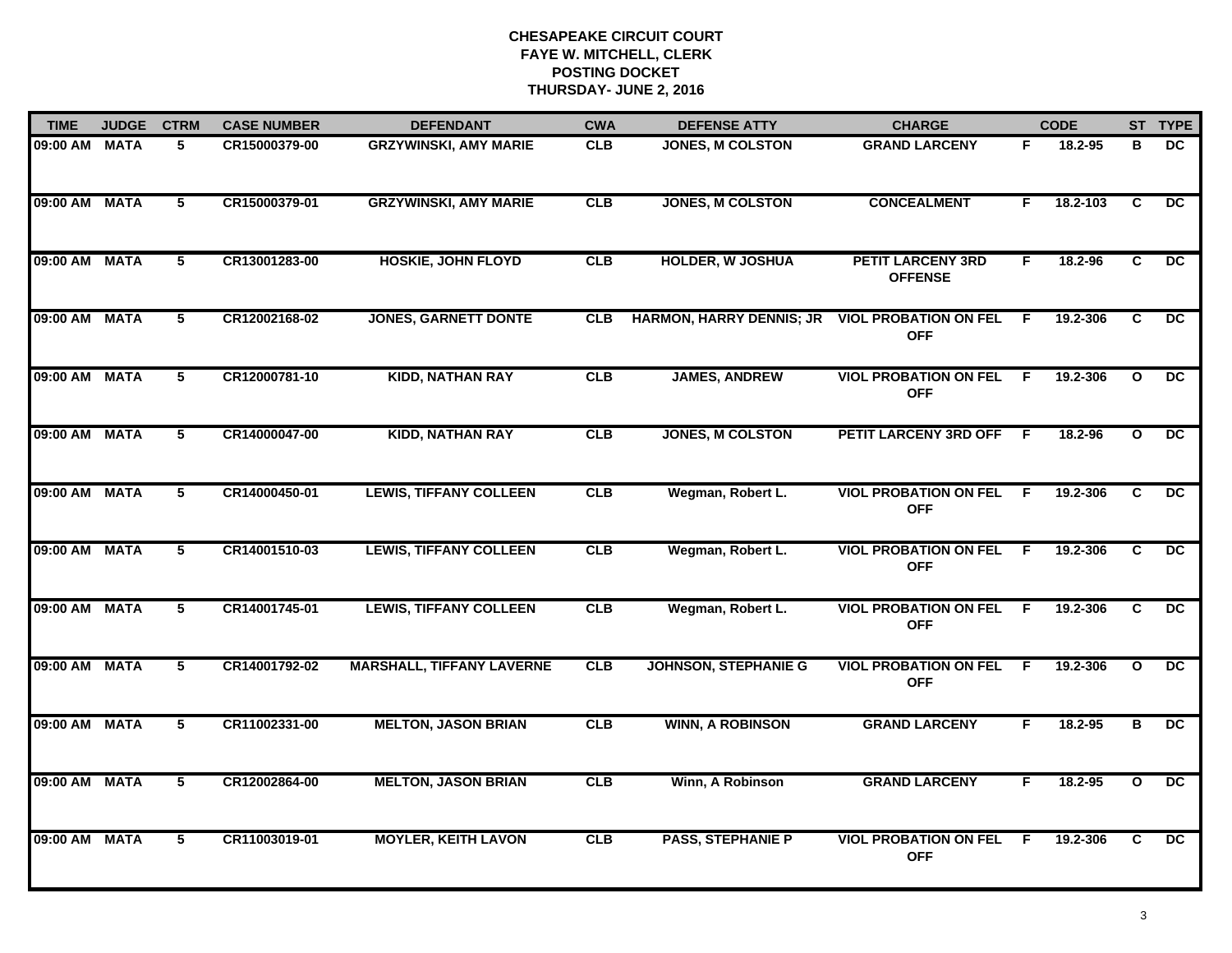| <b>TIME</b>   | <b>JUDGE</b> | <b>CTRM</b>    | <b>CASE NUMBER</b> | <b>DEFENDANT</b>                   | <b>CWA</b> | <b>DEFENSE ATTY</b>      | <b>CHARGE</b>                              |                | <b>CODE</b> |                         | ST TYPE         |
|---------------|--------------|----------------|--------------------|------------------------------------|------------|--------------------------|--------------------------------------------|----------------|-------------|-------------------------|-----------------|
| 09:00 AM MATA |              | 5              | CR13000558-06      | <b>MUNDIE, MATTHEW JOSEPH</b>      | <b>CLB</b> | Buyrn, Richard L.        | <b>VIOL PROBATION ON FEL</b><br><b>OFF</b> | -F.            | 19.2-306    | в                       | DC.             |
| 09:00 AM MATA |              | $5^{\circ}$    | CR15001127-00      | <b>MUNDIE, MATTHEW JOSEPH</b>      | CLB        | <b>TITTER, JENNIFER</b>  | <b>POSSESS HEROIN</b>                      | F.             | 18.2-250    | C                       | DC.             |
| 09:00 AM MATA |              | 5              | CR11001795-02      | <b>MYERS, PATRICIA LYNNE</b>       | CLB        | <b>SPENCER, JO ANNE</b>  | <b>VIOL PROBATION ON FEL</b><br><b>OFF</b> | F.             | 19.2-306    | $\mathbf{o}$            | $\overline{DC}$ |
| 09:00 AM MATA |              | 5              | CR12000207-01      | <b>RHODES, WILLIAM HERBERT; IV</b> | <b>CLB</b> | <b>BLACK, HUGH; III</b>  | <b>VIOL PROBATION ON FEL</b><br><b>OFF</b> | F.             | 19.2-306    | $\mathbf{o}$            | DC.             |
| 09:00 AM MATA |              | 5              | CR13001767-00      | <b>SPRUILL, JENNIFER EUGENIA</b>   | CLB        | Taylor, Matthew T; SR    | <b>FORGE CHECK</b>                         | F.             | 18.2-172    | $\mathbf{o}$            | DC.             |
| 09:00 AM MATA |              | 5              | CR13001767-01      | <b>SPRUILL, JENNIFER EUGENIA</b>   | CLB        | Taylor, Matthew T; SR    | <b>UTTER FORGED CHECK</b>                  | F.             | 18.2-172    | $\mathbf{o}$            | $\overline{DC}$ |
| 09:00 AM MATA |              | $\overline{5}$ | CR10002306-01      | <b>WILLIAMS, DANLADI WILLIAMS</b>  | CLB        | <b>MORRIS, DIALLO</b>    | <b>VIOL PROBATION ON FEL</b><br><b>OFF</b> | $\overline{F}$ | 19.2-306    | $\overline{\mathbf{o}}$ | $\overline{DC}$ |
| 09:30 AM      | <b>RDS</b>   | 6              | CR09001640-02      | <b>DANCY, JAMALL MONTAE</b>        |            |                          | <b>VIOL PROBATION ON FEL</b><br><b>OFF</b> | F.             | 19.2-306    |                         | C ADAT          |
| 09:30 AM      | <b>RDS</b>   | 6              | CR14000143-02      | <b>HARRIS, WESLEY LOGAN</b>        |            |                          | <b>VIOL PROBATION ON FEL</b><br><b>OFF</b> | - F            | 19.2-306    |                         | C ADAT          |
| 09:30 AM      | <b>RDS</b>   | 6              | CR14001018-09      | <b>JACKSON, JOSEPH</b>             | <b>KAM</b> |                          | <b>CONTEMPT-FTA</b><br><b>SENTENCING</b>   | М              | 18.2-456    |                         | C ADAT          |
| 09:30 AM      | <b>RDS</b>   | 6              | CR15001180-00      | <b>MCNEIL, RICKY</b>               | <b>MLK</b> | <b>ORTIZ, KATHLEEN A</b> | SHOPLIFTING-\$200-2ND                      | М              | $46 - 15$   | C                       | <b>TBS</b>      |
| 09:30 AM      | <b>RDS</b>   | 6              | CR15001180-01      | <b>MCNEIL, RICKY</b>               | <b>MLK</b> | <b>ORTIZ, KATHKEEN A</b> | <b>CONTEMPT-FTA TRIAL</b>                  | М              | 18.2-456    | $\overline{c}$          | <b>TBS</b>      |
| 09:30 AM      | <b>RDS</b>   | 6              | CR15001180-02      | <b>MCNEIL, RICKY</b>               |            |                          | <b>FTA-TRYL</b>                            | М              | 18.2-456    |                         | C ADAT          |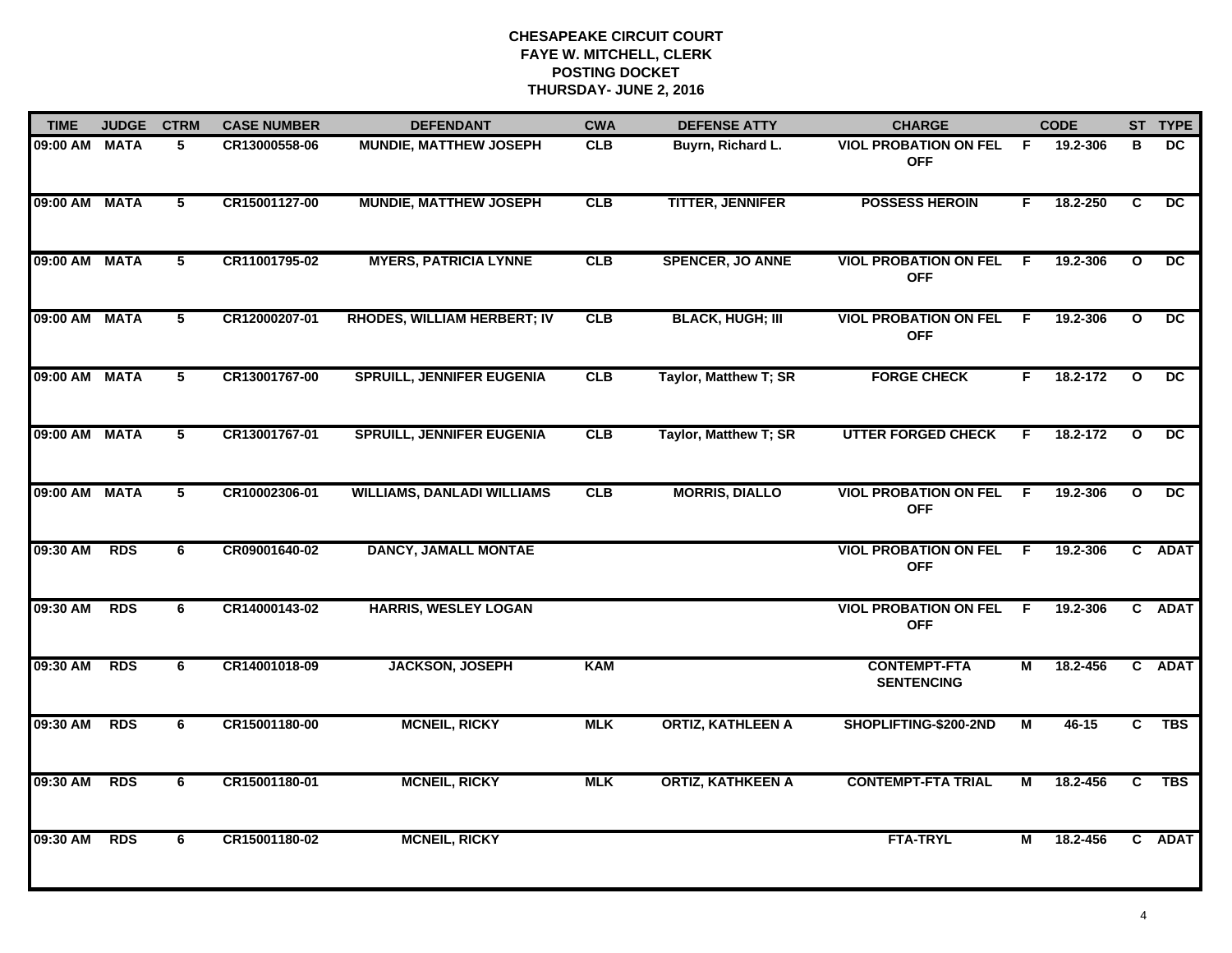| <b>TIME</b> | <b>JUDGE</b> | <b>CTRM</b>  | <b>CASE NUMBER</b> | <b>DEFENDANT</b>                 | <b>CWA</b> | <b>DEFENSE ATTY</b>     | <b>CHARGE</b>                                   |    | <b>CODE</b>  |                | ST TYPE    |
|-------------|--------------|--------------|--------------------|----------------------------------|------------|-------------------------|-------------------------------------------------|----|--------------|----------------|------------|
| 09:30 AM    | <b>RDS</b>   | 6            | CR15001467-00      | SHEPHERD, AMANDA LYNN            | <b>KAM</b> | <b>BELOTE, NICOLE</b>   | <b>MAKE/UTTER FALSE</b><br><b>PRESCRP ORDER</b> |    | F 18.2-258.1 | C              | <b>TBS</b> |
| 09:30 AM    | <b>RDS</b>   | 6            | CR15001467-01      | <b>SHEPHERD, AMANDA LYNN</b>     | <b>KAM</b> | <b>BELOTE, NICOLE</b>   | <b>OBTAIN PRESCRIP BY</b><br><b>FRAUD/ETC.</b>  | F. | 18.2-258.1   | C              | <b>TBS</b> |
| 09:30 AM    | <b>RDS</b>   | 6            | CR15001467-02      | <b>SHEPHERD, AMANDA LYNN</b>     | <b>KAM</b> | <b>BELOTE, NICOLE</b>   | DRUGS: POSSESS SCHIOR F<br>Ш                    |    | 18.2-250     | C              | <b>TBS</b> |
| 09:30 AM    | <b>RDS</b>   | 6            | CR15001467-03      | <b>SHEPHERD, AMANDA LYNN</b>     | <b>KAM</b> | <b>BELOTE, NICOLE</b>   | <b>OBTAIN PRESCRIP BY</b><br>FRAUD/ETC.         | F. | 18.2-258.1   | C.             | <b>TBS</b> |
| 09:30 AM    | <b>RDS</b>   | 6            | CR15001467-04      | <b>SHEPHERD, AMANDA LYNN</b>     | <b>KAM</b> | <b>BELOTE, NIVOLE</b>   | DRUGS: POSSESS SCHIOR F<br>Ш                    |    | 18.2-250     | C              | <b>TBS</b> |
| 09:30 AM    | <b>RDS</b>   | 6            | CR16000050-00      | <b>WHITAKER, RAE'QUAN JOEL</b>   | <b>MLK</b> | <b>TITTER, JENNIFER</b> | <b>GRAND LARCENY: FIREARM F</b>                 |    | 18.2-95      | C.             | <b>TBS</b> |
| 09:30 AM    | <b>RDS</b>   | 6            | CR16000050-01      | <b>WHITAKER, RAE'QUAN JOEL</b>   | <b>MLK</b> | <b>TITTER, JENNIFER</b> | <b>GRAND LARCENY</b>                            | F. | 18.2-95      | $\overline{c}$ | <b>TBS</b> |
| 09:30 AM    | <b>RDS</b>   | 6            | CR16000050-02      | <b>WHITAKER, RAE'QUAN JOEL</b>   | <b>MLK</b> | <b>TITTER, JENNIFER</b> | <b>GRAND LARCENY</b>                            | F. | 18.2-95      | $\overline{c}$ | <b>TBS</b> |
| 09:30 AM    | <b>RDS</b>   | 6            | CR16000050-03      | <b>WHITAKER, RAE'QUAN JOEL</b>   | <b>MLK</b> | <b>TITTER, JENNIFER</b> | <b>PETIT LARCENY</b>                            | M  | 18.2-96      | C              | <b>TBS</b> |
| 09:30 AM    | <b>RDS</b>   | 6            | CR16000050-04      | <b>WHITAKER, RAE'QUAN JOEL</b>   |            |                         | <b>CONTEMPT - FTA TRIAL</b>                     | М  | 18.2-456     |                | C ADAT     |
| 10:00 AM    | <b>JWB</b>   | $\mathbf{1}$ | CR16000055-00      | <b>COADGON, BRENTNOL HORLOFT</b> | <b>ASA</b> | <b>PASS, STEPHANIE</b>  | <b>ABDUCTION</b>                                | F. | $18.2 - 48$  |                | C TRYL     |
| 10:00 AM    | <b>JWB</b>   | $\mathbf{1}$ | CR16000055-01      | <b>COADGON, BRENTNOL HORLOFT</b> | <b>ASA</b> | <b>PASS, STEPHANIE</b>  | <b>ROBBERY</b>                                  | F. | 18.2-58      |                | C TRYL     |
| 10:00 AM    | <b>JWB</b>   | $\mathbf{1}$ | CR16000055-02      | <b>COADGON, BRENTNOL HORLOFT</b> | <b>ASA</b> | <b>PASS, STEPHANIE</b>  | FIREARM: USE IN COMM OF F<br><b>FELONY</b>      |    | 18.2-53.1    |                | C TRYL     |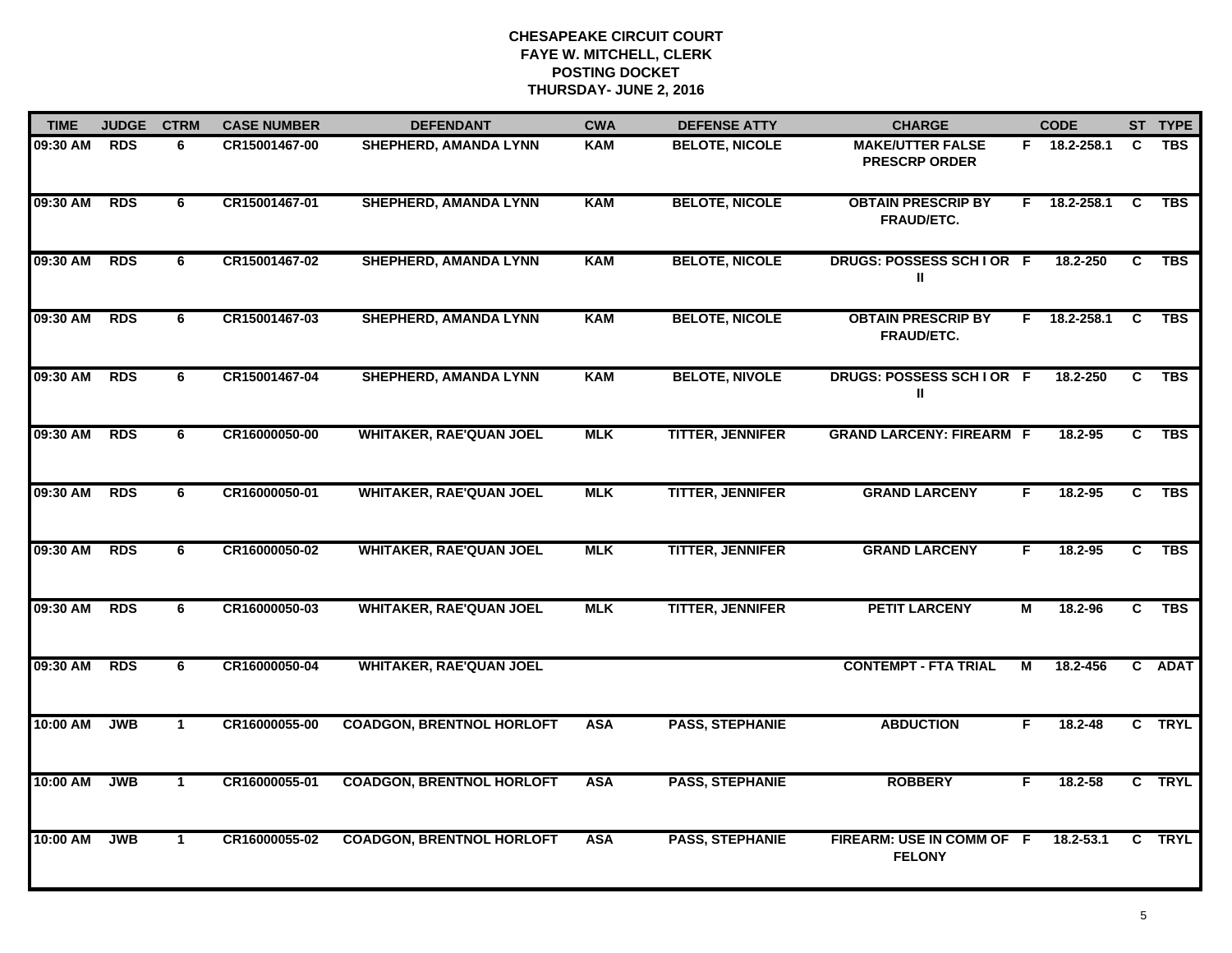| <b>TIME</b> | <b>JUDGE</b> | <b>CTRM</b>             | <b>CASE NUMBER</b> | <b>DEFENDANT</b>                 | <b>CWA</b> | <b>DEFENSE ATTY</b>      | <b>CHARGE</b>                                 |    | <b>CODE</b>     |                | ST TYPE      |
|-------------|--------------|-------------------------|--------------------|----------------------------------|------------|--------------------------|-----------------------------------------------|----|-----------------|----------------|--------------|
| 10:00 AM    | <b>JWB</b>   | $\mathbf{1}$            | CR16000055-03      | <b>COADGON, BRENTNOL HORLOFT</b> | <b>ASA</b> | <b>PASS, STEPHANIE</b>   | FIREARM: USE IN COMM OF F<br><b>FELONY</b>    |    | 18.2-53.1       |                | C TRYL       |
| 10:00 AM    | <b>EPG</b>   | $\overline{\mathbf{3}}$ | CR16000690-00      | <b>CORPREW, PATRICK ROMALIS</b>  | <b>ASA</b> | <b>FRAIZER, REGINALD</b> | <b>POSS FIREARM BY CONV</b><br><b>FELON</b>   | E  | 18.2-308.2      | B              | <b>TRYL</b>  |
| 10:00 AM    | <b>EPG</b>   | 3                       | CR14000044-00      | <b>MAY, AHMAD SHARIF</b>         | CLB        | <b>ROBINSON, DAYMEN</b>  | <b>POSS CONTROLLED SUB</b><br><b>SCH I/II</b> | F  | 18.2-250        | $\overline{c}$ | <b>ROL</b>   |
| 10:00 AM    | <b>EPG</b>   | $\mathbf{3}$            | CR14000044-01      | <b>MAY, AHMAD SHARIF</b>         | CLB        | <b>ROBINSON, DAYMEN</b>  | <b>POSSESSION OF</b><br><b>MARIJUANA</b>      | M  | 18.2-250.1      | C              | <b>ROL</b>   |
| 10:00 AM    | <b>EPG</b>   | $\mathbf{3}$            | CR16000595-00      | <b>MIZZELL, RENARTO</b>          | <b>WHC</b> | <b>JONES, DAVID L</b>    | <b>FORGERY WRITING</b>                        | F. | 18.2-172        |                | C TRYL       |
| 10:00 AM    | <b>EPG</b>   | $\mathbf{3}$            | CR16000595-01      | <b>MIZZELL, RENARTO</b>          | <b>WHC</b> | <b>JONES, DAVID L</b>    | <b>FORGERY WRITING</b>                        | F. | 18.2-172        |                | C TRYL       |
| 10:00 AM    | <b>EPG</b>   | $\mathbf{3}$            | CR16000595-02      | <b>MIZZELL, RENARTO</b>          | <b>WHC</b> | <b>JONES, DAVID L</b>    | LARCENY 3RD+ OFFENSE F                        |    | 18.2-178        | $\mathbf{c}$   | <b>TRYL</b>  |
| 10:00 AM    | <b>EPG</b>   | $\overline{\mathbf{3}}$ | CR16000595-03      | <b>MIZZELL, RENARTO</b>          | <b>WHC</b> | <b>JONES, DAVID L</b>    | <b>PETIT LARCENY 3RD+</b><br><b>OFFENSE</b>   | F  | 18.2-178        |                | C TRYL       |
| 10:00 AM    | <b>EPG</b>   | $\mathbf{3}$            | CR16000595-04      | <b>MIZZELL, RENARTO</b>          | <b>WHC</b> | <b>JONES, DAVID L</b>    | <b>FORGERY WRITING</b>                        | F  | 18.2-172        |                | C TRYL       |
| 10:00 AM    | <b>EPG</b>   | $\mathbf{3}$            | CR16000595-05      | <b>MIZZELL, RENARTO</b>          | <b>WHC</b> | <b>JONES, DAVID L</b>    | <b>FORGERY WRITING</b>                        | F. | 18.2-172        |                | C TRYL       |
| 10:00 AM    | <b>EPG</b>   | $\mathbf{3}$            | CR16000606-00      | <b>REEDY, DEXTER JEROME</b>      | <b>CLB</b> | <b>JONES, M COLSTON</b>  | <b>GRAND LARCENY</b>                          | F. | 18.2-95         |                | <b>B</b> MOT |
| 10:00 AM    | <b>EPG</b>   | 3                       | CR16000606-01      | <b>REEDY, DEXTER JEROME</b>      | CLB        | <b>JONES, M COLSTON</b>  | <b>CONSPIRE GRAND</b><br><b>LARCENY</b>       | F. | $18.2 - 95$     | В              | <b>MOT</b>   |
| 10:00 AM    | <b>EPG</b>   | 3                       | CR16000606-02      | <b>REEDY, DEXTER JEROME</b>      | CLB        | <b>JONES, M COLSTON</b>  | <b>STOLEN PROPERTY W/</b><br><b>INTENT</b>    |    | F 18.2-108.01 B |                | <b>MOT</b>   |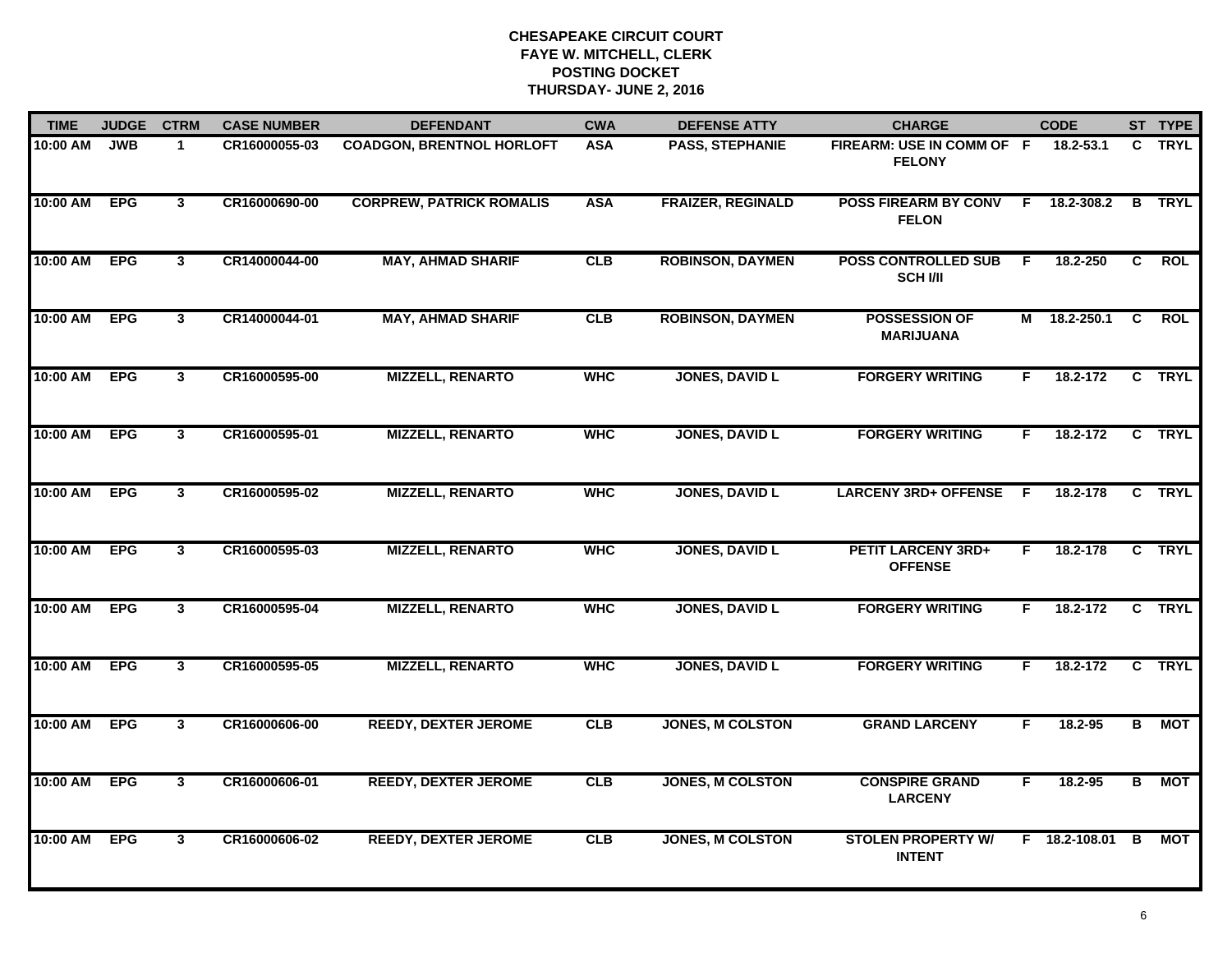| <b>TIME</b> | <b>JUDGE</b> | <b>CTRM</b>  | <b>CASE NUMBER</b> | <b>DEFENDANT</b>                  | <b>CWA</b> | <b>DEFENSE ATTY</b>     | <b>CHARGE</b>                                   |              | <b>CODE</b>    |   | ST TYPE       |
|-------------|--------------|--------------|--------------------|-----------------------------------|------------|-------------------------|-------------------------------------------------|--------------|----------------|---|---------------|
| 10:00 AM    | <b>EPG</b>   | $\mathbf{3}$ | CR15001515-00      | <b>THOMAS, EARL</b>               | <b>ASA</b> | Levin, John D.          | <b>ASSAULT &amp; BATTER-LEO</b>                 | F.           | 18.2-57        |   | <b>B</b> PLEA |
| 10:00 AM    | <b>EPG</b>   | $\mathbf{3}$ | CR15001515-01      | THOMAS, EARL DANTE-TREMAI         | <b>ASA</b> | Levin, John D.          | <b>OBSTRUCT JUSTICE</b>                         | М            | 18.2-460       |   | <b>B</b> PLEA |
| 10:00 AM    | <b>EPG</b>   | 3            | CR15001515-02      | THOMAS, EARL DANTE-TREMAI         | <b>ASA</b> | Levin, John D.          | <b>RESISTING ARREST</b>                         | М            | 18.2-479.1     |   | <b>B</b> PLEA |
| 10:00 AM    | <b>EPG</b>   | 3            | CR13001352-00      | <b>WEEBER, WILLIAM CLARK; JR</b>  | CLB        | <b>TITTER, JENNIFER</b> | <b>POSS METHAMPHETAMINE</b>                     | - F          | 18.2-250       | в | <b>ROL</b>    |
| 10:00 AM    | <b>EPG</b>   | $\mathbf{3}$ | CR16001021-00      | <b>WILLIAMS, KENDRA LATIFA</b>    | <b>ASA</b> | <b>WINN, A ROBINSON</b> | <b>BOND APPEAL</b>                              | $\mathbf{o}$ | 19.2-124       |   | C BOND        |
| 10:00 AM    | <b>FBL</b>   | 4            | CR16000449-00      | <b>GOMEZ, FRANCISCO BOCANEGRA</b> | <b>DAW</b> | <b>MUSSONI, ERIK A</b>  | <b>OBTAIN MONEY THRU</b><br><b>MENTAL INCAP</b> |              | $F$ 18.2-178.1 |   | <b>B</b> BOND |
| 10:00 AM    | <b>FBL</b>   | 4            | CR16000449-01      | <b>GOMEZ, FRANCISCO BOCANEGRA</b> | <b>DAW</b> | <b>MUSSONI, ERIK A</b>  | <b>OBTAIN MONEY THRU</b><br><b>MENTAL INCAP</b> | F.           | 18.2-178.1     |   | <b>B</b> BOND |
| 10:00 AM    | <b>FBL</b>   | 4            | CR16000449-02      | <b>GOMEZ, FRANCISCO BOCANEGRA</b> | <b>DAW</b> | <b>MUSSONI, ERIK A</b>  | <b>OBTAIN MONEY THRU</b><br><b>MENTAL INCAP</b> | F.           | 18.2-178.1     |   | <b>B</b> BOND |
| 10:00 AM    | <b>FBL</b>   | 4            | CR16000449-03      | <b>GOMEZ, FRANCISCO BOCANEGRA</b> | <b>DAW</b> | <b>MUSSONI, ERIK A</b>  | <b>OBTAIN MONEY THRU</b><br><b>MENTAL INCAP</b> | F.           | 18.2-178.1     |   | <b>B</b> BOND |
| 10:00 AM    | <b>FBL</b>   | 4            | CR16000449-04      | <b>GOMEZ, FRANCISCO BOCANEGRA</b> | <b>DAW</b> | <b>MUSSONI, ERIK A</b>  | <b>OBTAIN MONEY THRU</b><br><b>MENTAL INCAP</b> |              | F 18.2-178.1   |   | <b>B</b> BOND |
| 10:00 AM    | <b>FBL</b>   | 4            | CR16000449-05      | <b>GOMEZ, FRANCISCO BOCANEGRA</b> | <b>DAW</b> | <b>MUSSONI, ERIK A</b>  | <b>OBTAIN MONEY THRU</b><br><b>MENTAL INCAP</b> |              | $F$ 18.2-178.1 |   | <b>B</b> BOND |
| 10:00 AM    | <b>FBL</b>   | 4            | CR16000449-06      | <b>GOMEZ, FRANCISCO BOCANEGRA</b> | <b>DAW</b> | <b>MUSSONI, ERIK A</b>  | <b>OBATIN MONEY THRU</b><br><b>MENTAL INCAP</b> |              | F 18.2-178.1   |   | <b>B</b> BOND |
| 10:00 AM    | <b>FBL</b>   | 4            | CR16000449-07      | <b>GOMEZ, FRANCISCO BOCANEGRA</b> | <b>DAW</b> | <b>MUSSONI, ERIK A</b>  | <b>OBTAIN MONEY THRU</b><br><b>MENTAL INCAP</b> |              | $F$ 18.2-178.1 |   | <b>B</b> BOND |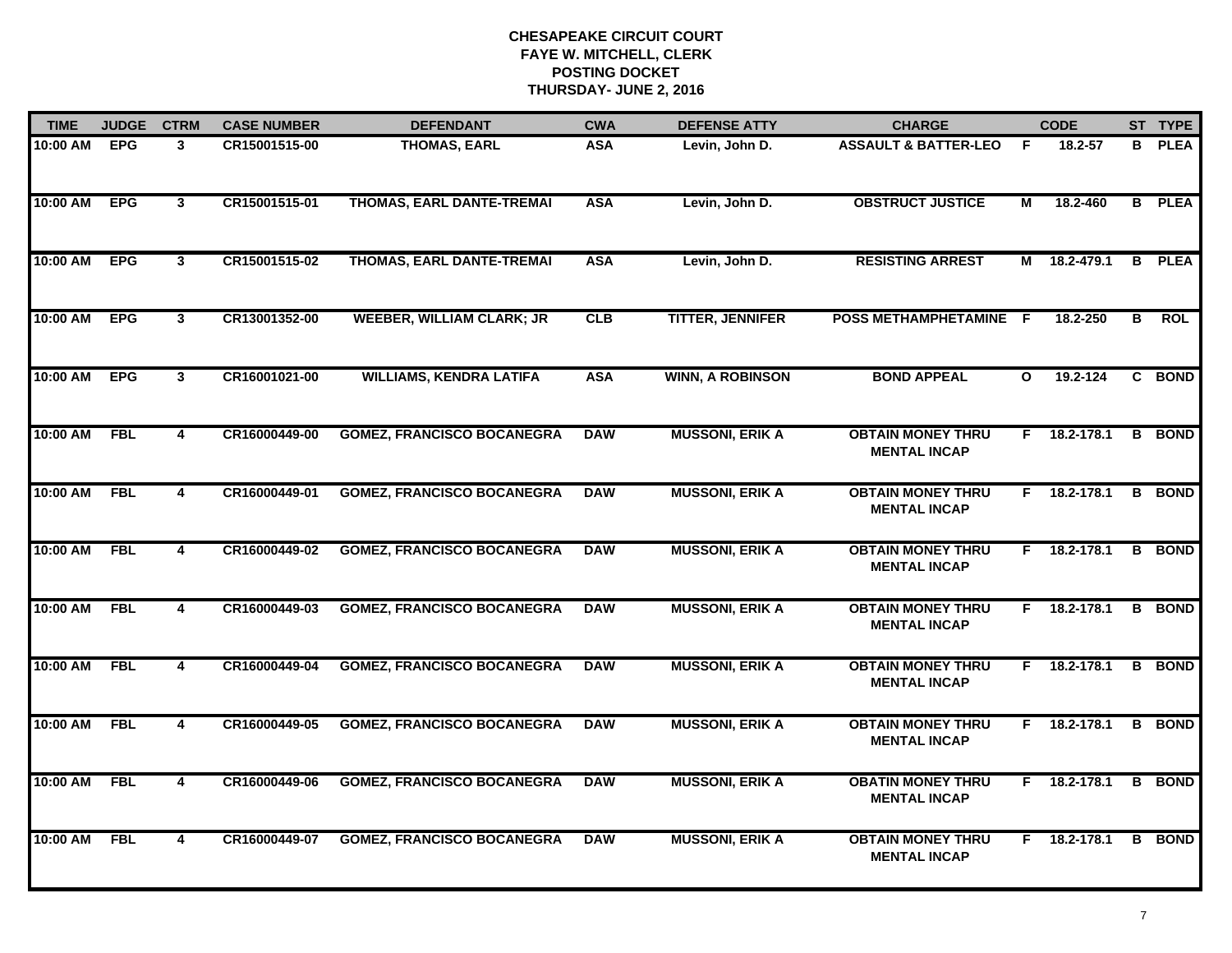| <b>TIME</b>  | <b>JUDGE</b> | <b>CTRM</b>             | <b>CASE NUMBER</b> | <b>DEFENDANT</b>                  | <b>CWA</b> | <b>DEFENSE ATTY</b>    | <b>CHARGE</b>                                             |    | <b>CODE</b>          |    | ST TYPE       |
|--------------|--------------|-------------------------|--------------------|-----------------------------------|------------|------------------------|-----------------------------------------------------------|----|----------------------|----|---------------|
| 10:00 AM     | FBL          | 4                       | CR16000449-08      | <b>GOMEZ, FRANCISCO BOCANEGRA</b> | <b>DAW</b> | <b>MUSSONI, ERIK A</b> | <b>OBTAIN MONEY THRU</b><br><b>MENTAL INCAP</b>           |    | F 18.2-178.1         | B. | <b>BOND</b>   |
| 10:00 AM     | <b>FBL</b>   | 4                       | CR16000449-09      | <b>GOMEZ, FRANCISCO BOCANEGRA</b> | <b>DAW</b> | <b>MUSSONI, ERIK A</b> | <b>OBTAIN MONEY THRU</b><br><b>MENTAL INCAP</b>           | F. | 18.2-178.1           | B  | <b>BOND</b>   |
| 10:00 AM     | <b>FBL</b>   | 4                       | CR16000449-10      | <b>GOMEZ, FRANCISCO BOCANEGRA</b> | <b>DAW</b> | <b>MUSSONI, ERIK A</b> | <b>OBTAIN MONEY THRU</b><br><b>MENTAL INCAP</b>           | F. | 18.2-178.1           |    | <b>B</b> BOND |
| 10:00 AM     | <b>FBL</b>   | 4                       | CR16000449-11      | <b>GOMEZ, FRANCISCO BOCANEGRA</b> | <b>DAW</b> | <b>MUSSONI, ERIK A</b> | <b>OBTAIN MONEY THRU</b><br><b>MENTAL INCAP</b>           |    | F 18.2-178.1         |    | <b>B</b> BOND |
| 10:00 AM     | <b>FBL</b>   | 4                       | CR16000290-00      | HUNT, ANTONIO ROOSEVELT           | <b>PLS</b> |                        | <b>STATUTORY BURGLARY</b>                                 | F. | 18.2-91              |    | <b>B</b> TRYL |
| 10:00 AM FBL |              | 4                       | CR16000290-01      | HUNT, ANTONIO ROOSEVELT           | <b>PLS</b> |                        | <b>GRAND LARCENY</b>                                      | F. | 18.2-95              |    | <b>B</b> TRYL |
| 10:00 AM     | FBL          | $\overline{\mathbf{4}}$ | CR16000290-02      | <b>HUNT, ANTONIO ROOSEVELT</b>    | <b>PLS</b> |                        | <b>STATUTORY BURGLARY</b>                                 | F. | 18.2-91              |    | <b>B</b> TRYL |
| 10:00 AM     | <b>FBL</b>   | 4                       | CR16000290-03      | <b>HUNT, ANTONIO ROOSEVELT</b>    | PLS        |                        | <b>GRAND LARCENY</b>                                      | F  | 18.2-95              |    | <b>B</b> TRYL |
| 10:00 AM     | <b>FBL</b>   | 4                       | CR16000290-04      | <b>HUNT, ANTONIO ROOSEVELT</b>    | <b>PLS</b> |                        | <b>LARCENY W/INTENT TO</b><br><b>SELL</b>                 |    | F 18.2-108.01 B TRYL |    |               |
| 10:00 AM     | <b>FBL</b>   | $\overline{\mathbf{4}}$ | CR16000290-05      | HUNT, ANTONIO ROOSEVELT           | <b>PLS</b> |                        | <b>OBTAIN MONEY BY FALSE F</b><br><b>PRETENSE</b>         |    | 18.2-178             |    | <b>B</b> TRYL |
| 10:00 AM     | FBL          | $\overline{4}$          | CR16000290-06      | HUNT, ANTONIO ROOSEVELT           | <b>PLS</b> |                        | <b>STATUTORY BURGLARY</b>                                 | F. | 18.2-91              |    | <b>B</b> TRYL |
| 10:00 AM     | <b>FBL</b>   | 4                       | CR16000290-07      | <b>HUNT, ANTONIO ROOSEVELT</b>    | <b>PLS</b> |                        | <b>GRAND LARCENY</b>                                      | F. | 18.2-95              |    | <b>B</b> TRYL |
| 10:00 AM     | <b>FBL</b>   | $\overline{\mathbf{4}}$ | CR16000290-08      | <b>HUNT, ANTONIO ROOSEVELT</b>    | <b>PLS</b> |                        | STLN PRPRTY:INT TO SELL F 18.2-108.01 B TRYL<br>$>= $200$ |    |                      |    |               |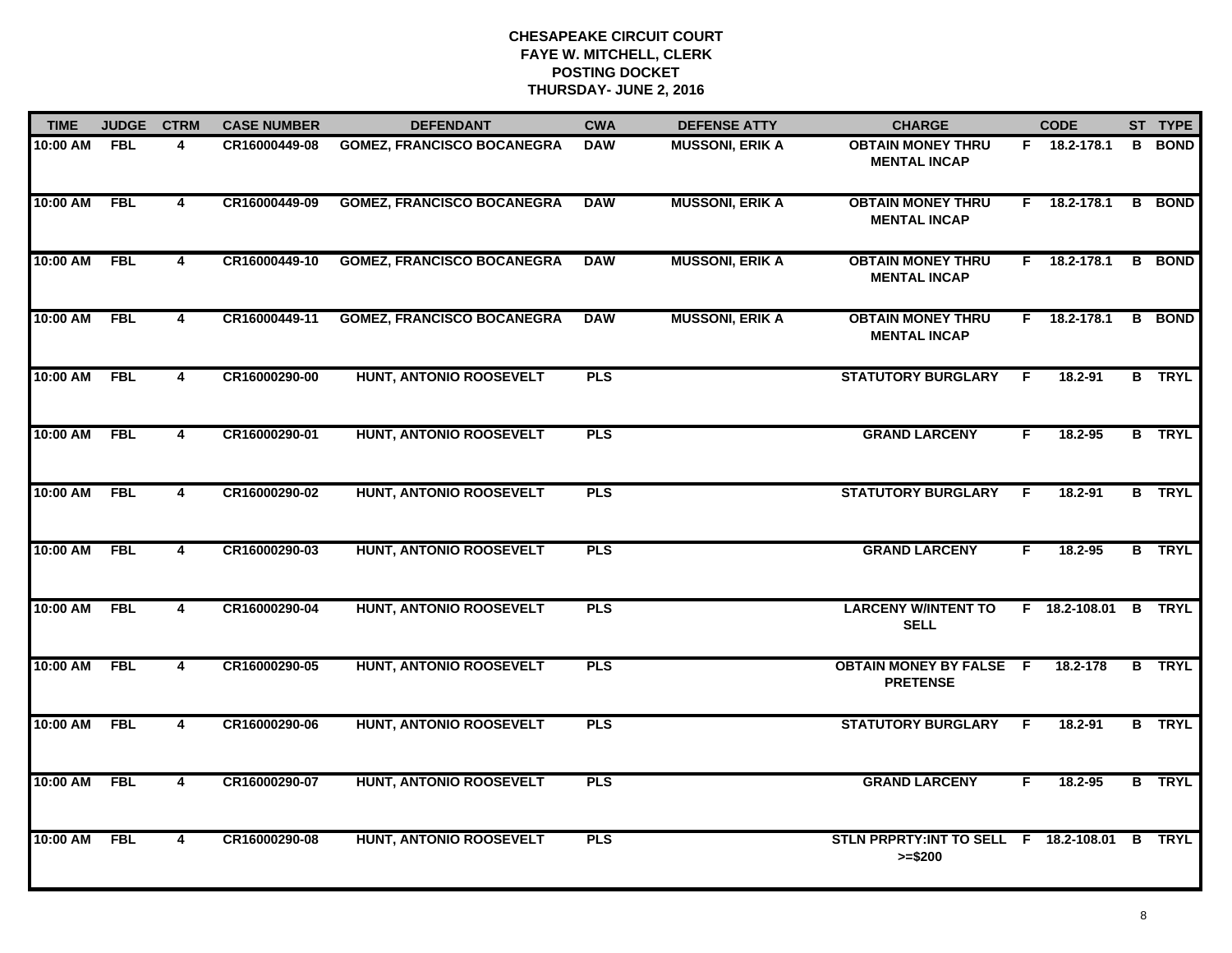| <b>TIME</b> | <b>JUDGE</b> | <b>CTRM</b> | <b>CASE NUMBER</b> | <b>DEFENDANT</b>                   | <b>CWA</b> | <b>DEFENSE ATTY</b>      | <b>CHARGE</b>                                   |    | <b>CODE</b>   |                | ST TYPE       |
|-------------|--------------|-------------|--------------------|------------------------------------|------------|--------------------------|-------------------------------------------------|----|---------------|----------------|---------------|
| 10:00 AM    | <b>FBL</b>   | 4           | CR16000654-00      | <b>LOTT, TIMOTHY JERARD</b>        | <b>PLS</b> | <b>MUSSONI, ERIK</b>     | LARCENY: 3RD+<br><b>CONVICTION</b>              | F. | 18.2-104      |                | <b>B</b> PLEA |
| 10:00 AM    | <b>FBL</b>   | 4           | CR16000654-01      | <b>LOTT, TIMOTHY JERARD</b>        | <b>PLS</b> | <b>MUSSONI, ERIK</b>     | <b>CONTEMPT OF COURT: W/O M</b><br><b>JURY</b>  |    | 18.2-456      |                | <b>B</b> PLEA |
| 10:00 AM    | <b>FBL</b>   | 4           | CR16000568-00      | <b>MERCADO-ROLON, HERIBERTO</b>    | <b>DAM</b> | <b>MARTIN, TERENCE P</b> | <b>ASSAULT: MALIC; VICTIM</b><br><b>INJURED</b> | F  | $18.2 - 51.2$ | $\overline{c}$ | <b>MENT</b>   |
| 10:00 AM    | <b>FBL</b>   | 4           | CR16000568-01      | <b>MERCADO-ROLON, HERIBERTO</b>    | <b>DAM</b> | <b>MARTIN, TERENCE P</b> | <b>ABDUCT BY</b><br><b>FORCE/INTIMIDATION</b>   | F. | $18.2 - 47$   |                | C MENT        |
| 10:00 AM    | <b>FBL</b>   | 4           | CR16000663-00      | <b>PORTER, DANIEL SHAWN</b>        | <b>DJH</b> | <b>WYNN, A ROBINSON</b>  | <b>ASSAULT &amp; BATTER</b><br><b>OFFICER</b>   | F. | $18.2 - 57$   |                | C TRYL        |
| 10:00 AM    | <b>FBL</b>   | 4           | CR16000663-01      | <b>PORTER, DANIEL SHAWN</b>        | <b>DJH</b> | <b>WYNN, A ROBINSON</b>  | <b>ASSAULT &amp; BATTER</b><br><b>OFFICER</b>   | F. | $18.2 - 57$   |                | C TRYL        |
| 10:00 AM    | <b>FBL</b>   | 4           | CR16000712-00      | <b>WILKINS, ANDREW</b>             | <b>AWW</b> | <b>JONES, M COLSTON</b>  | POSSESS SCHEDULE I OR II F<br><b>DRUGS</b>      |    | 18.2-250      | $\overline{c}$ | <b>PLEA</b>   |
| 10:00 AM    | <b>FBL</b>   | 4           | CR16000712-01      | <b>WILKINS, ANDREW</b>             | <b>AWW</b> | <b>JONES, M COLSTON</b>  | <b>ELUDING</b>                                  | F. | 46.2-817B     |                | C PLEA        |
| 10:00 AM    | <b>FBL</b>   | 4           | CR16000655-00      | <b>WILLIAMS, BRANDON ALEXANDER</b> | <b>BKF</b> | <b>TITTER, JENIFER</b>   | <b>ATTEMPT GRAND LARCENY F</b>                  |    | 18.2-95       |                | C TRYL        |
| 10:00 AM    | <b>FBL</b>   | 4           | CR16000655-01      | <b>WILLIAMS, BRANDON ALEXANDER</b> | <b>BKF</b> | <b>TITTER, J</b>         | <b>FALSE ID</b>                                 | М  | $19.2 - 82.1$ |                | C TRYL        |
| 10:00 AM    | <b>FBL</b>   | 4           | CR41600655-02      | <b>WILLIAMS, BRANDON ALEXANDER</b> | <b>BKF</b> | <b>TITER, JENIFER L</b>  | <b>TAMPERING W/ VEH</b>                         | М  | 18.2-146      |                | C TRYL        |